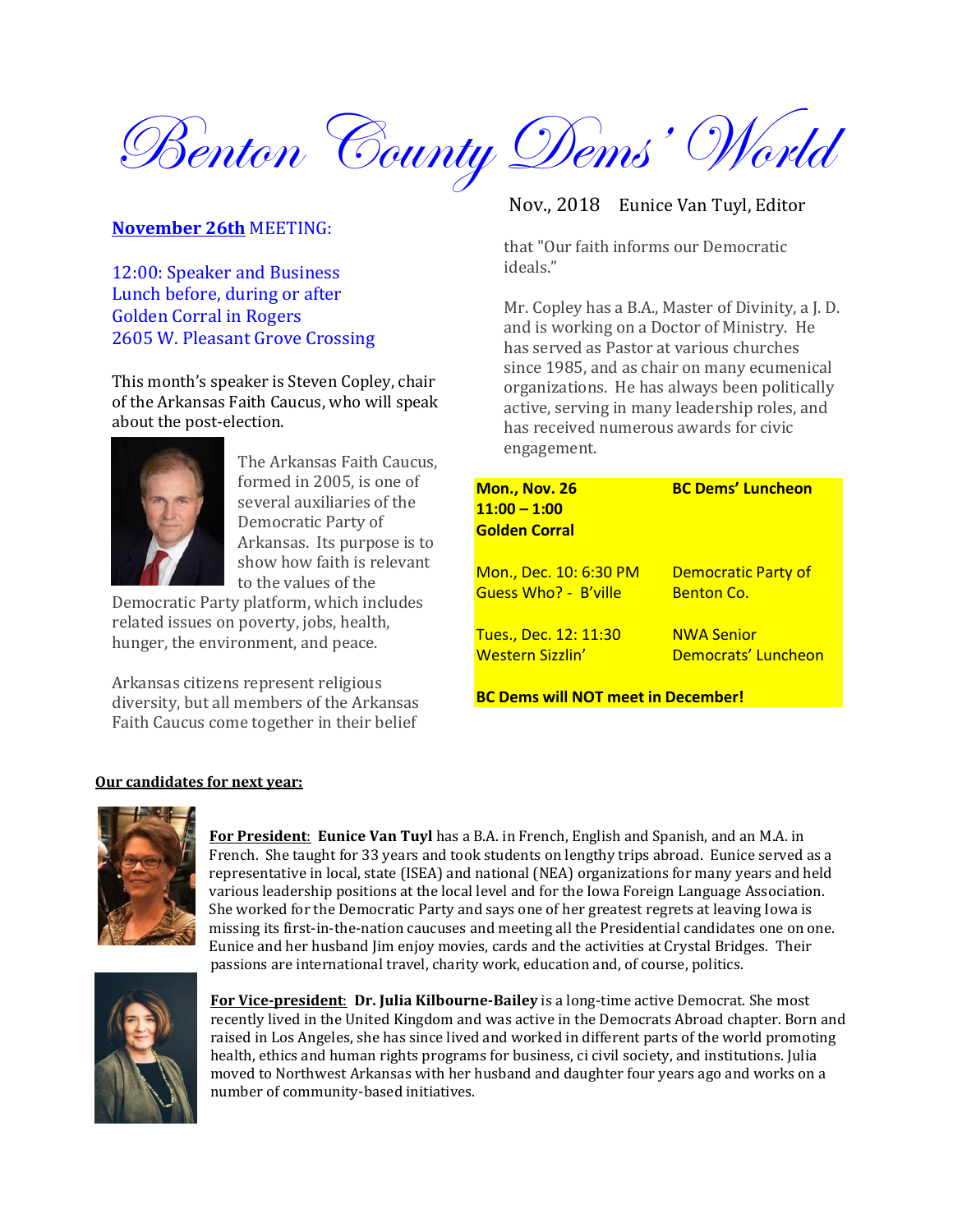

**For Secretary: Diana Kolman** has been a resident of Rogers since 1972 when her husband Maurice (the former Rogers Director of Transportation and Planning, now deceased) moved the family to Northwest Arkansas. She returned to college in the late '80s and earned her degree in education from the University of Arkansas in 1989. She taught journalism at Rogers High School for the next 21 years, retiring in 2011. After retiring, Kolman, a lifelong Democrat, found time to become involved in volunteer activities, and now her two passions are the Rogers Public Education Foundation and the Benton County Dems.



**For Treasurer: David Cauldwell,** a Rogers native, graduated from the U. of A. with a B.A. in Public Administration. He worked for the Arkansas Commission on Crime and Law Enforcement and State Revenue Department and was an Administrative Assistant to a Benton County Judge. He was then elected to serve as County Tax Collector until he was hired as Business Manager for the Rogers schools. In 2005 David was named the Arkansas School Business Administrator of the year for Arkansas. He has been elected a Board member to represent Arkansas School support staff on the Arkansas Teacher Retirement Board.

### **Richard A. Bland, President**

 On the national level, the results of the 2018 election were more positive than negative. As I write this, it appears that the Democrats will pick up between 35 and 40 House seats. January will see seven Democratic governors in states that in 2018 have Republican governors. Trifectas, states that have the same party in charge of both houses of the legislature and the governorship, shifted in the Democrats' favor, with an increase from 8 to 14. Republican numbers dropped from 26 to 22. Some Democrats running for Congress accepted their F's from the NRA, campaigned for some reasonable gun regulations, and still won.

 On the local level, the numbers weren't so rosy. However, there were Democrats competing in many more races than in recent years. In neighboring Washington County, Democrats Denise Garner and Megan Godfrey won seats in the state legislature held by Republicans. Democrats have finally refused to sit idly by and fatalistically allow one-party rule. That is an important early step in gaining political power.

 Think back two years and remember how this happened. There were protests immediately after Trump won. The Women's March right after the inauguration produced crowds numbering far more than the inauguration itself (look at the aerial photos). Moms Demand Action organized marches, not just in major cities but in Bentonville, Fayetteville, and similar communities around the nation. Indivisible organized and expanded. The list is extensive. The improvements we saw in the most recent election were not accidental, but rather the results of massive effort and impressive talent.

 If you see the election as a big win, ok, but don't stop working. If you see it as disappointing, that's understandable, too, but don't give up. We have made gains. We must find candidates to run in even more races in Benton County next time. We must have a candidate once more to oppose Representative Womack and another one to try to remove Senator Cotton. In addition to candidates we need lots of others to support them and do the behind-the-scenes work. Funds must be raised. November 2020 is not that far away and we can consolidate and expand the gains made this year then.,,,,,,,,,,,,,,,,,,,,,,,,,,,,,,,,,,,,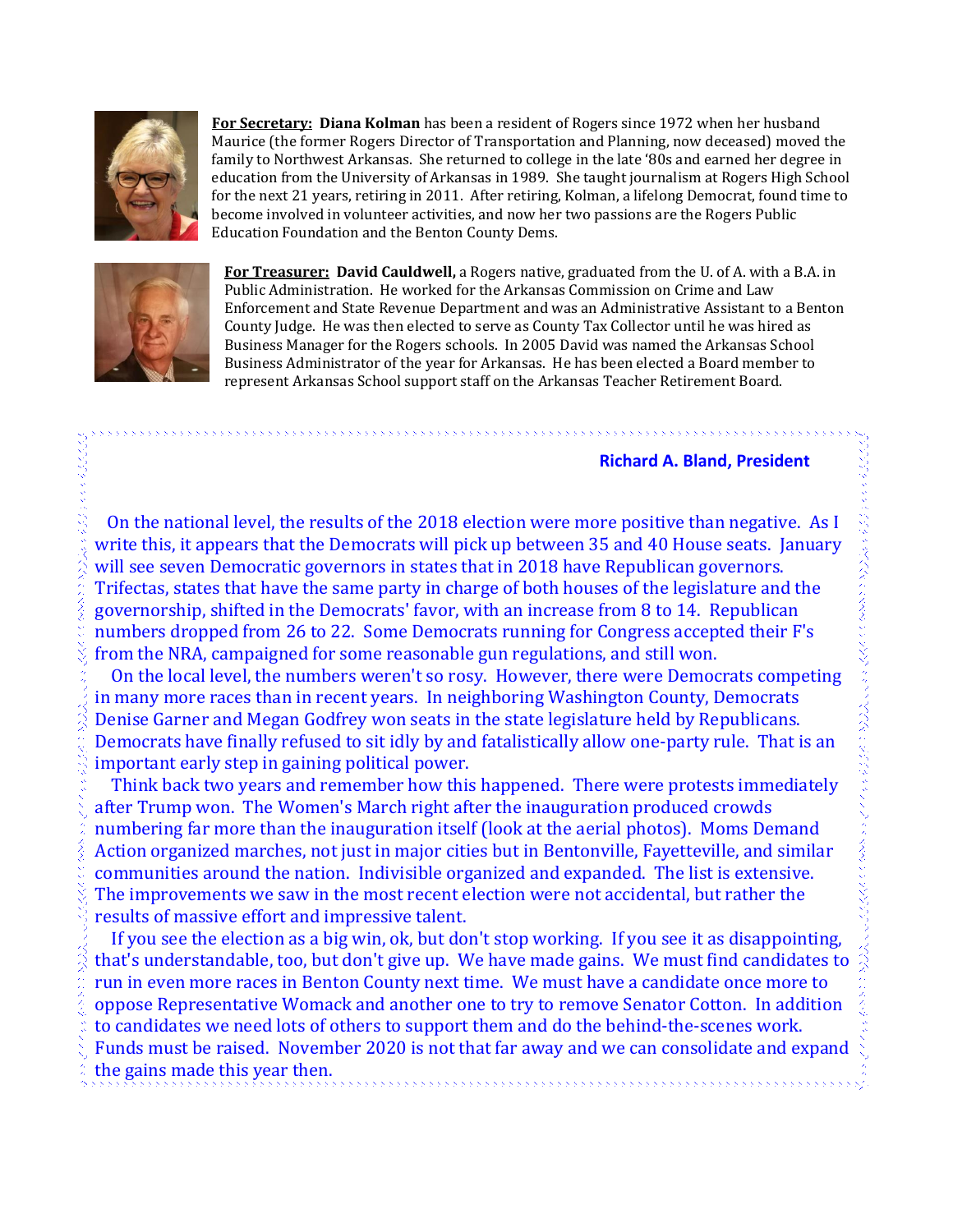| <b>Treasurer's Summary Oct., 2018</b> |                                                                                                                           | by David Cauldwell, Treasurer                                                 |                                                                                    |                                      |
|---------------------------------------|---------------------------------------------------------------------------------------------------------------------------|-------------------------------------------------------------------------------|------------------------------------------------------------------------------------|--------------------------------------|
| <b>Beginning Balance:</b>             |                                                                                                                           | \$4,310.39                                                                    |                                                                                    |                                      |
| Income:                               | <b>Blue Bowls:</b><br>Dues:<br><b>Newsletter Postage:</b><br>Donations:<br>Misc. Sales:<br><b>Voided Check:</b><br>Total: | \$128.00<br>\$289.45<br>\$10.00<br>\$190.00<br>\$42.00<br>\$75.00<br>\$734.45 | Expenses:<br><b>DPBC</b> Watch Party:<br><b>Candidate Contributions:</b><br>Total: | \$250.00<br>\$3,000.00<br>\$3,250.00 |
| <b>Ending Balance:</b>                |                                                                                                                           | \$1,594.84                                                                    |                                                                                    |                                      |

# **BENTON COUNTY DEMS' Oct. 22, 2018 General Meeting at the Golden Corral in Rogers, AR by Diana Kolman, Secretary**

President Richard Bland called the meeting to order at 12:05. Because both speakers had time restraints, the meeting began with the program.

The first speaker was Jon Comstock, candidate for Arkansas Senate, District 3. Jon said the key to victory in the upcoming election is voter turnout. He urged everyone to vote and to urge others to vote. He also said the number one issue facing voters is healthcare. He said everyone should subscribe to a community covenant that adequate health care is something everyone needs to have. He added healthcare should be viewed as a right, not an entitlement.

The second speaker was Rhianon Mahoney, wife of Josh Mahoney, candidate for the U.S. House of Representatives, District 3. She said Josh is basing his campaign on Arkansas and Arkansas values. He, too, believes that health care should be extended to all citizens and that it is a right, not an entitlement. Josh also supports public education and would like to see more skills education and training in school curriculums. For immigrants, he favors finding and improving pathways to citizenship. Rhianon, too, said the key to victory is getting people out to vote.

After the speakers finished their presentations, Richard began the business meeting by asking Mary Ann Boyer to lead the group in the pledge of allegiance. Following the pledge, the minutes of the September 24, 2018 meeting were approved. The treasurer's report was also approved.

### **Announcements:**

•It is time to renew memberships for 2019.

•Some people are having a problem receiving the newsletter. Joel Ewing explained the problem. He will post instructions about how to correct the problem on the club's website.

•There will be an election night watch party on Nov. 6, 7:00 p.m., at the World Events Center. There will be a cash bar. Attendees are encouraged to bring snack foods.

•Officers will be elected at the November meeting.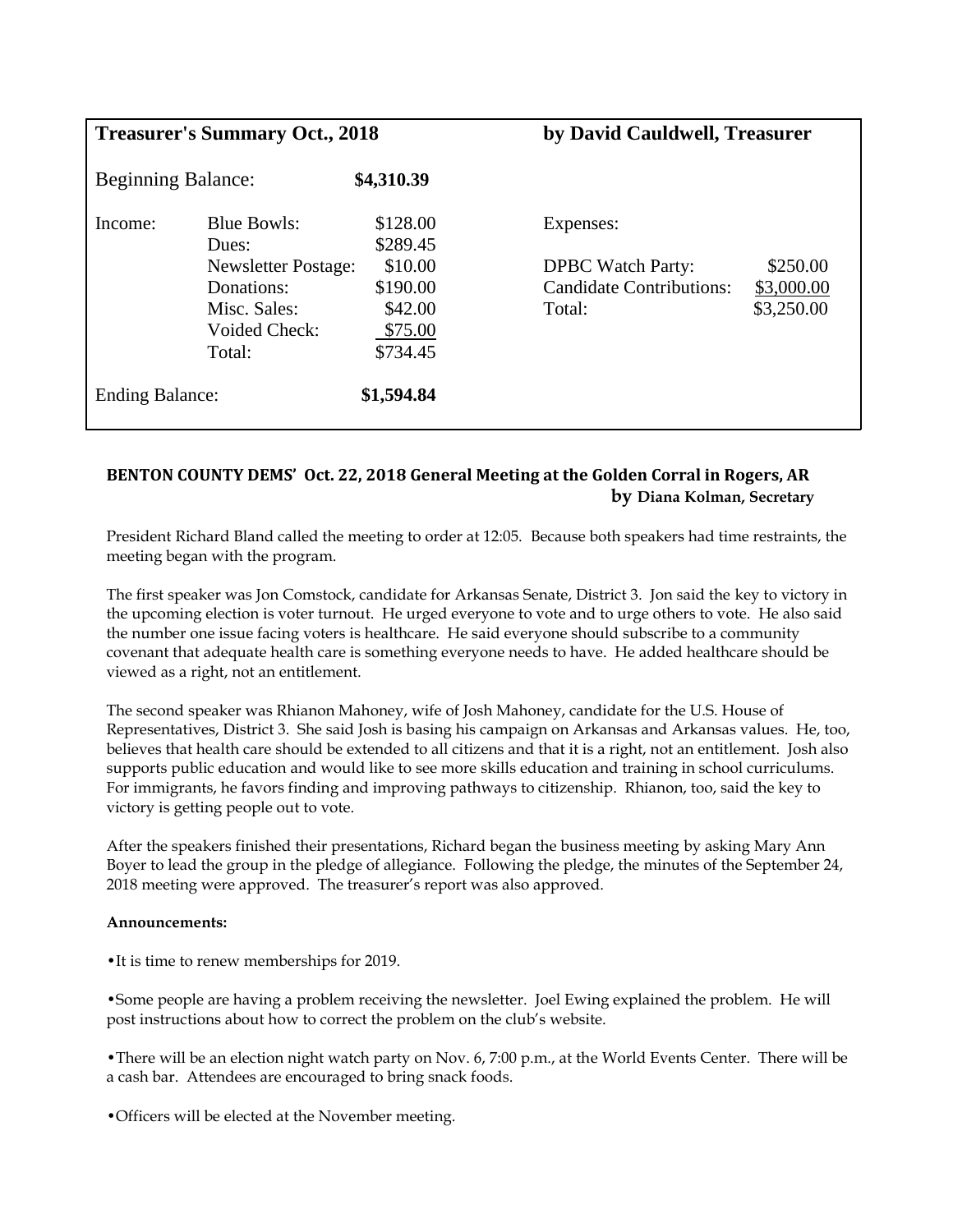•Membership Chair Gaye Bland encouraged all newcomers to sign up for club emails.

•Dave Boyer said there are books available at the Democratic headquarters that explain all the constitutional amendments that will appear on the Nov. 6 ballot. He also said both issue 1 and issue 3 have been declared unconstitutional and will not be counted.

The next meeting will be Nov. 26. The speaker will be Rev. Stephen Copley of the Democratic Faith Caucus. The meeting adjourned at 1:00 p.m.

#### \*\*\*\*\*\*\*\*\*\*\*\*\*\*\*\*\*\*\*\*\*\*

From *Time* magazine:

\* Dennis and Judy Shepherd, Mathew's parents: "Hate is just below the surface. It erupts into public view and attention when haters are allowed to not only come out into public but are allowed to stay in public and to publicly demonstrate their hate in words and actions."

\* The number of people killed by far-right extremists since September 11 is roughly equal to the number killed in the U.S. by jihadist terrorists.

\* Statistics show the biggest bump in hate crimes in recent history coincides with the period since Trump's presidential campaign began.

\* Jon Meacham quotes Thomas Jefferson: "In a government like ours, it is the duty of the Chiefmagistrate, in order to enable himself to do all the good which his station requires, to endeavor, by all honorable means, to unite in himself the confidence of the whole people." and

Harry Truman: "… you can't divide the country up into sections… and you can't encourage people's prejudices. You have to appeal to people's best instincts, not their worst ones." but "… the people are responsible for the government that they get."

Meacham continues, "… we must attempt … to focus our energy not on our President's heart and mind – those seem a lost cause – but on our own."

\* Eleanor Roosevelt: "We make our own history. … It is not so much the powerful leaders that determine our destiny as much as the powerful influence of the combined voice of the people themselves."

\* Deborah E. Lipstadt: **"… when people (sic) begin to rant, do not sit idly by. Challenge them. Do not do so to change their minds but to reach others who are listening and learning. Silence is an imprimatur for hate and prejudice."**

\* Nancy Gibbs: "Conspiracy theories flourish as a substitute for the hard work of actual knowledge. They grant those that embrace them a shortcut to superiority: *average* people believe what they hear on the evening news or read in the papers, but *you* are smarter, you know better, you see the patterns and plots behind those events, … You can't be fooled, you won't be puppets, you know better, you know the truth… elites of all kinds are suspect."

Editor's note: I would highly recommend Nancy Gibbs' and Jon Meacham's entire articles in the November 12th issue of *Time*.

### \*\*\*\*\*\*\*\*\*\*\*\*\*\*\*\*\*\*\*\*\*\*

Unlike his 43 predecessors, Trump never served in government or the military.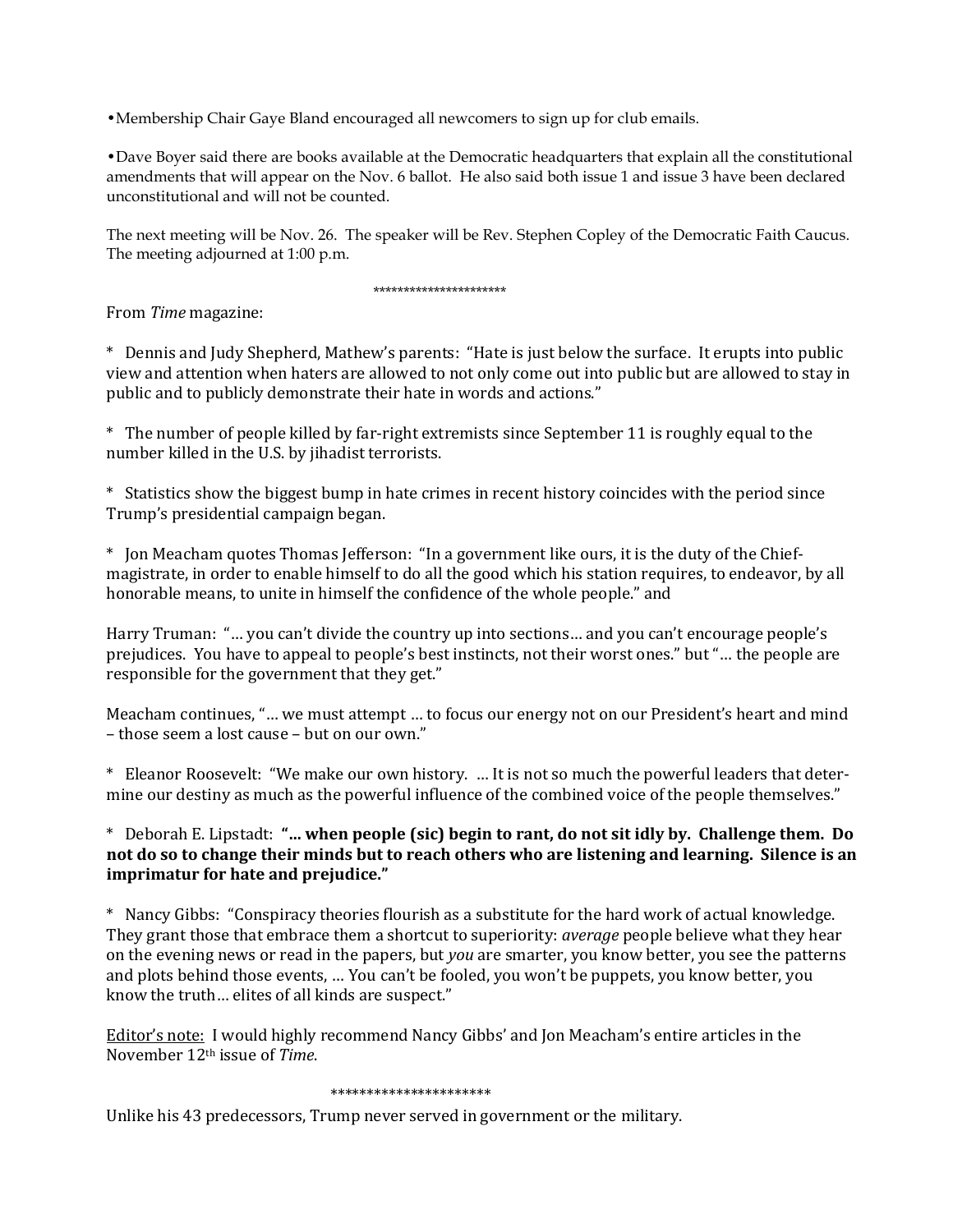Factcheck.org declared that in the 12 years since its founding that they had never seen Trump's match for untruths. And that was before this year began!!

Four of our nine Supreme Court Justices were appointed by Presidents who lost the popular vote.

Since 2008, the average family's insurance premium has increased 55%, twice as fast as wages, and deductibles have tripled.

New Trump Administration rules allow states to permit insurers to exclude people with pre-existing conditions or charge them higher premiums. (They recently urged a federal court in Texas to strike down just those provisions that disallow this.) They could also allow insurers to refuse to cover things like maternity care, mental-health care or prescription drugs, all currently required under the Affordable Care act.

The federal government now spends tens of billions of dollars each year subsidizing millions of Americans' health care coverage on the public exchanges. That's much more expensive than simply offering those people coverage under Medicare or Medicaid. In 2013, the Congressional Budget Office calculated that such a plan would reduce the federal deficit by \$158 billion over a decade.

70% of Americans, including a slim majority of Republicans, now support some version of the universal health care proposal known as Medicare for All.

Two years after Arkansas and Kentucky expanded Medicaid, low-income adults were more likely to have a primary care doctor and receive care for their chronic conditions, and less likely to visit the emergency room. Those improvements were pronounced when compared to Texas, which didn't expand Medicaid.

#### \*\*\*\*\*\*\*\*\*\*\*\*\*\*\*\*\*\*\*\*\*

## The U.S. has ranked third in income inequality among developed countries with the highest rates of inequality.

Congress could make major tax reform bringing in over \$10 billion annually by requiring international companies such as Apple and Caterpillar to pay our corporate income taxes in proportion to the percentage of total sales made here in the U.S. (It would also be fairer to U.S. corporations whose total sales are made here.)

### \*\*\*\*\*\*\*\*\*\*\*\*\*\*\*\*\*\*\*\*\*



"Throughout Western civilization, women have made history by their actions and works and yet there has been no permanent place to tell these stories. The National Mall in Washington, DC is where America displays what we value. Having a permanent place of national prominence in our nation's capital will empower twenty-first century Americans to "discover" women's stories and mine them for the lessons of

history.

Catherine Allgor, Ph.D., in "A Perfect Union"

Get ready for **[#MuseumStoreSunday!](https://www.facebook.com/hashtag/museumstoresunday)** On November 25th, we invite you to "Be a Patron" and support the National Women's History Museum's mission with your purchases on our online gift shop. You'll find apparel and accessories with a little inspiration and education—a great way to make your holiday shopping count this season.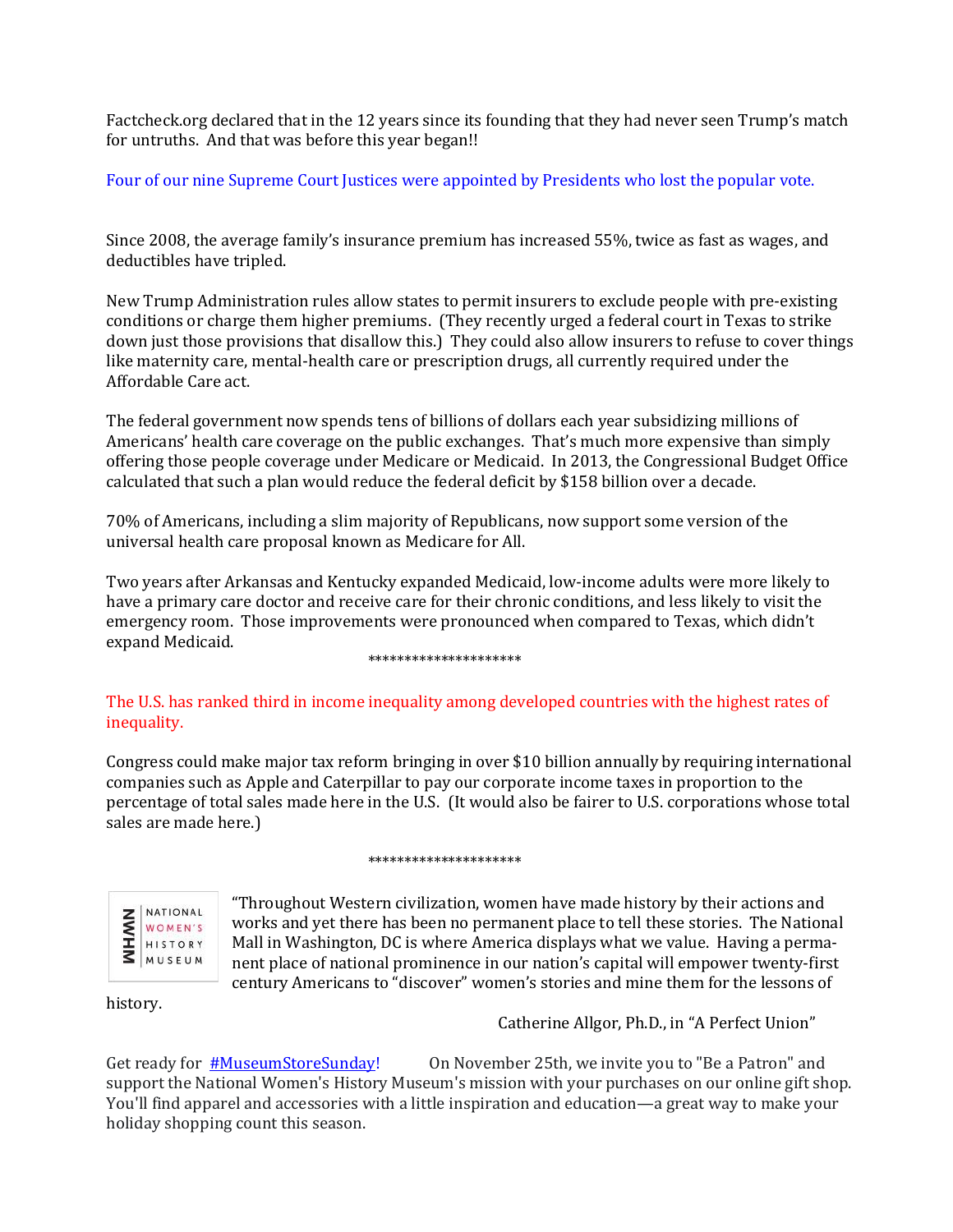### WOMEN'S HISTORY IN THE CLASSROOM

In many ways, American history tells the story of how different individuals from marginalized groups

defied expectations, broke down barriers, and created the momentum necessary for change. American Women embody this story. Their willingness to embrace all hardship to promote the war effort was immortalized by J. Howard Miller's "I Can Do It" poster featuring the character that became known to history as Rosie the Riveter. Rosie's iconic image reminds Americans of women's social and economic awakening amid the worst conflict in human history.



Teachers! Bring Rosie into the classroom with our free lesson plan here:

WOMENSHISTORY.ORG **[Rosie the Riveter](https://l.facebook.com/l.php?u=https%3A%2F%2Fbit.ly%2F2zFRVZ7%3Ffbclid%3DIwAR37ZJnHl1ASCu-sNIPyBPkoXiuk7x3kaXEfVLjmkkHd_RxFaC_Y4vpe_Hk&h=AT0kYGm9C0kOA620j-QOJ99mIXK_n5VNpijFUks1Y-Ad2-RhHofFTlfY6TnVYSvrNN3pudEqHLrr6RiJQUtPBd7GlvG7l9HcAfaLzxYscut-Jb_DLa2YN8FgJON6ZE__NTMDjfqtITdX48P90bpSbBRXjWreFYCOfgrPkzl-ezSZ-g2Oq69k7dyDWE1rV7HnWkHHCIwXr1bvnxozjLxaKuXznMn8eRf79AmY3_ThcbQ-4NCmKTuP8aj6NKIqJQwrpxntO_sXRphCgcQ4igwTy1bqZWrcElKUZCJyhkMu-Feqq_zkYPJtprvcXIF3M_k8x1U8CADEh2OKb840X1o3s9wJl7iYjBDdqYHLSEYZIQE3zYZESNdOxLCfnj3IBF5rdhm_R3mmQzyydrYfHgcuFEEH0ooNlIAEdIGU3RAYjGLUQ6rjlyVYlQERKeB5nUJR-ecIDHBYvw7p_yhm_hIp1KNHuxrxfqgaWlf44D_efq2sv7-9ZjZDv-osBmNeauOeMnabVaxAmCj9rlofGyBla3jlyTH5nkz9xytbqoMAGuWBkW5WS7Qk4fGRbw5-fr5HXNlD75FQLrHfRUWHgvuLoBJtmUDkPZdTRJpLOOaXwi-iCEnjEQslJA)** Rosie the Riveter: The Embodiment of the American Woman's Economic and Social Awakening Lesson Prepared By Michael Sandstrom Grade Level 11th 12th American history is the story of expanding roles for oppressed groups where individuals defied expectations, broke down barriers, an...

**Margaret Chase Smith** was the first woman elected to the Senate in her own right, representing Maine for 34 years, first in the House and then in the Senate. She was an independent thinker who refused to vote a party line but always kept her constituents' interests in mind. As a member of the House Armed Services Committee, Smith sponsored the Women's Armed Forces Integration Act, which granted women regular status in the armed forces, opening the military as a career path for women.

Smith declared her candidacy for the Republican presidential nomination in January 1964 saying, "I have few illusions and no money, but I'm staying for the finish." She noted, "When people keep telling you, you can't do a thing, you kind of like to try." Smith was an accomplished grass roots campaigner whose personal touch was legendary in Maine. Though she applied the same principles to her national campaign, she lost every primary.

With her 27 delegates at the 1964 Republican convention, she became the first woman nominated for president by a major party. She received 227,007 popular votes (3.84%). Barry Goldwater emerged as the party's candidate, eventually losing to Lyndon B Johnson.

**Shirley Chisholm** was the first African American woman elected to Congress and a founding member of both the Congressional Black Caucus and the Congressional Women's Caucus. Representing the Bedford–Stuyvesant neighborhood in Brooklyn, New York, Chisholm was known as "Fighting Shirley" for her passionate advocacy for her poor and minority constituents. She was the first African American person to run for a major party presidential nomination.

Chisholm appeared on the primary ballots in 12 states. She received 152 delegate votes at the Democratic National Convention held in Miami, Florida, which ultimately selected George McGovern as the nominee. While never in real contention, her strategy of bringing a bloc of voters to the convention has influenced campaign strategies to the present.

| Position       | Name            | E-mail             | Home #   |
|----------------|-----------------|--------------------|----------|
| President      | Richard Bland   | rabland@cox.net    | 631-9818 |
| Vice-President | Suzanne Miltich | suzanne@dhsc.com   | 925-6275 |
| Treasurer      | David Cauldwell | dcauldwl@gmail.com | 721-2747 |

## **2018 Benton County Democrats' Officers & Committee Chairs**